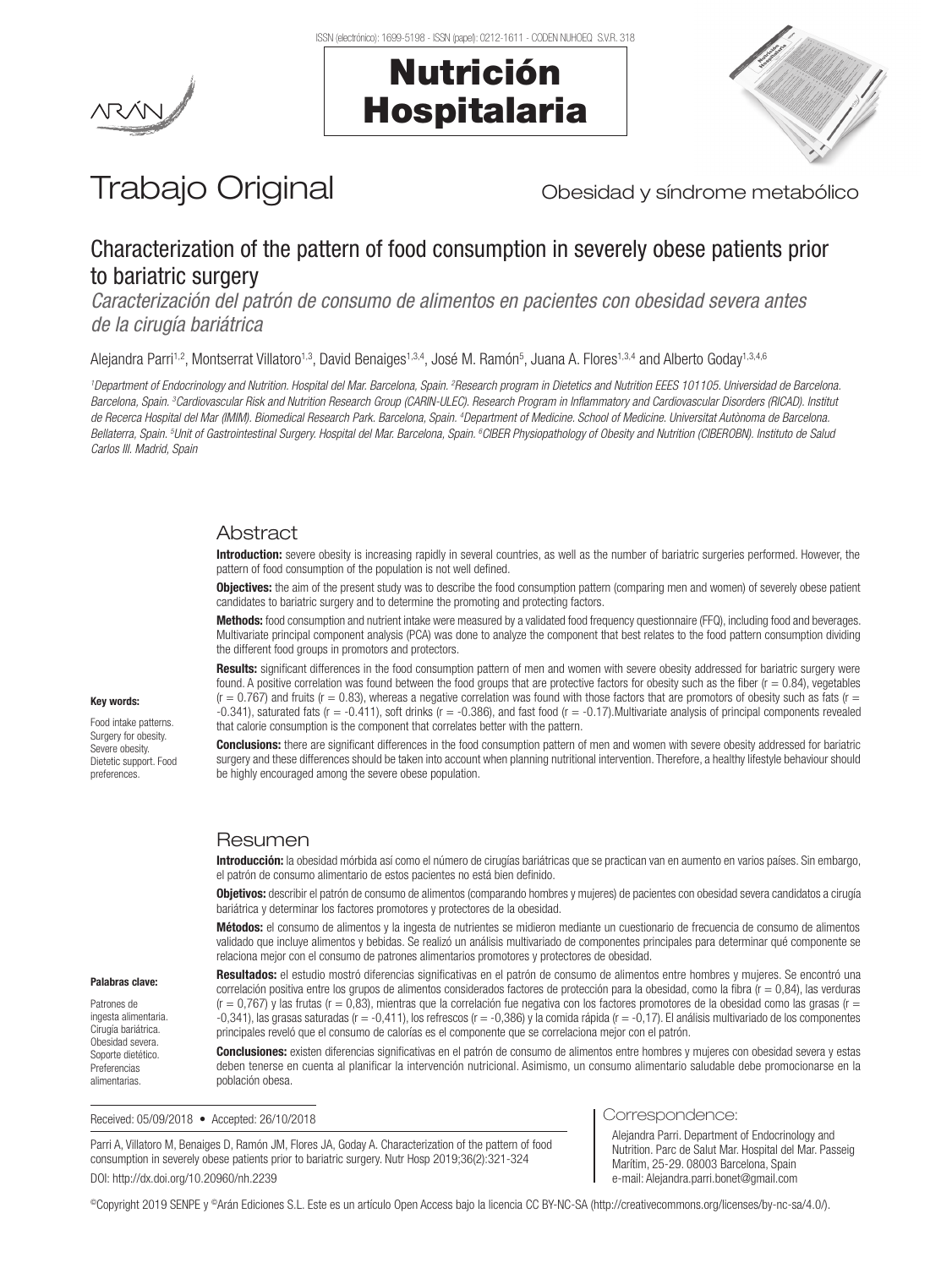#### INTRODUCTION

The prevalence of severe obesity (defined as body mass index  $[BMI] \geq 40.0 \text{ kg/m}^2$ ) is increasing alarmingly in different developed countries in the last years (1,2). However, the reasons for the rapid increase or the possible determinant factors are not well understood. Relatively few works exist addressed to study lifestyle behaviors of severely obese individuals (such as promoting/protecting factors [3] or consumption of certain food [4,5]), depending on gender. No study was found that characterizes the pattern of food consumption for men and women with morbid obesity prior to bariatric surgery.

Severe obesity entails far more serious health consequences than moderate obesity and is linked with impaired quality of life and health-care spending (6). Nowadays, bariatric surgery procedures are the most successful and durable treatments for severe obesity, as they lead to a significant and sustained weight loss and an improvement in obesity-related comorbid conditions and quality of life (7). Nevertheless, bariatric surgery is not exempt from certain risks (8) and lifestyle behaviors and food pattern identification for planning effective and early preventive interventions for severe obesity remains essential. However, there is little research directly assessing in a globally manner the association between food consumption pattern and severe obesity (4,5,9).

Therefore, the aim of the present study was to describe the food consumption pattern (comparing men and women) of severely obese patient candidates to bariatric surgery and to determine the promoting and protecting factors.

#### PATIENTS AND METHODS

An observational study was conducted comprising 163 (109 female) severely obese patients who were candidates for bariatric surgery. Their mean age was 45 for both men and women and the BMI was  $44.9 \pm 6.1$  for men and  $45.6 \pm 5.6$  for women (p  $= 0.06$ ; hypercholesterolemia was found in 31.7% of men and 19.9% of women ( $p = 0.06$ ); hypertension was found in 85% of men  $\textit{vs}$  72.4% of women ( $p = 0.04$ ); diabetes mellitus was found in 28.3% of men  $vs$  19.9% of women ( $p = 0.18$ ); and smoking habits were present in 25% of men  $vs$  32.1% of women ( $p =$ 0.31). Patients were recruited from our reference center and all of them met the bariatric surgery criteria of the National Institutes of Health (10). Subjects provided written informed consent for the procedure and the study protocol was approved by the ethical review board of our institution.

Anthropometric measures such as body weight and height were taken. Individuals wore underwear. BMI was determined as weight divided by height squared (kg/m<sup>2</sup>).

Food consumption and nutrient intake were measured by a validated food frequency questionnaire (FFQ) (11) administered by a trained interviewer. The FFQ comprised 165 items, including food and beverages. For each food item, participants were asked about their usual consumption of the nine frequency categories, ranging from never or less than once per month to six or more times per day. The FFQ included frequency of consumption of soft drinks (sugar-sweetened carbonated beverages) and fast food products (hamburger, cheeseburger or similar and French fries). A revised Goldberg method (12) was used to identify implausible energy reporters.

The Mediterranean diet score was coded as follows: mMDS: low = 3 (1<sup>st</sup> tertile mMDS), medium = 2 ( $2<sup>nd</sup>$  tertile mMDS), and high  $= 1$  (3<sup>rd</sup> tertile mMDS).

Categorical variables were expressed as percentage and 95% confidence interval and continuous variables as mean and standard deviation or the median and interquartile range. Differences in normally and non-normally distributed continuous variables were compared using the Student's t-test and the Mann-Whitney U test, respectively. Categorical variables were compared using the  $\chi^2$  test. Multivariate principal component analysis (PCA) was done to analyze the component that best relates to the food pattern consumption dividing the different food groups in promotors and protectors. For all of the analyses, a p-value  $< 0.05$  was considered as statistically significant, and they were conducted using SPSS for Windows (version 20.0) statistical software package (SPSS Inc., Chicago, Ill., USA).

#### RESULTS

No significant differences were found between the two groups for age ( $p = 0.8$ ) and BMI ( $p = 0.06$ ), whereas height, weight and glycaemia values were higher among men (p < 0.001, p < 0.001 and  $p = 0.001$ , respectively).

Lower intakes of fruits ( $p = 0.006$ ), dairy products ( $p = 0.087$ ), vegetables ( $p = 0.003$ ), nuts ( $p = 0.853$ ), fish ( $p = 0.04$ ) and Olive oil ( $p = 0.02$ ) were observed among men, whereas the contrary was found for Spanish food ( $p = 0.038$ ), soft drinks ( $p = 0.214$ ) and fast food ( $p = 0.18$ ) (Table I). Additionally, men reported lower intakes of calories, cholesterol and fiber ( $p = 0.04$ ,  $p = 0.03$  and  $p = 0.001$ , respectively) (Table I). In the multivariate components analysis, we found that there are two principal components that explain about 70% of variability.

The first component that best correlates to the food pattern consumption is the consumption of calories ( $r = 0.997$ ) and it explains about 40% of variability, whereas the second factor correlates with the diet quality. There is a positive correlation between the food groups that are protective factors for obesity such as the fiber ( $r = 0.84$ ), vegetables ( $r = 0.767$ ) and fruit ( $r = 0.83$ ), and a negative correlation with those factors that are promotors of obesity such as fats  $(r = -0.341)$ , saturated fats  $(r = -0.411)$ , soft drinks ( $r = -0.386$ ), and fast food ( $r = -0.17$ ). The protective factors are associated to the Mediterranean food consumption pattern whereas the promotor factors of obesity are related to a more occidental food consumption pattern (Fig. 1).

#### **DISCUSSION**

The main result of our study indicates that there are significant differences in the food consumption pattern of men and women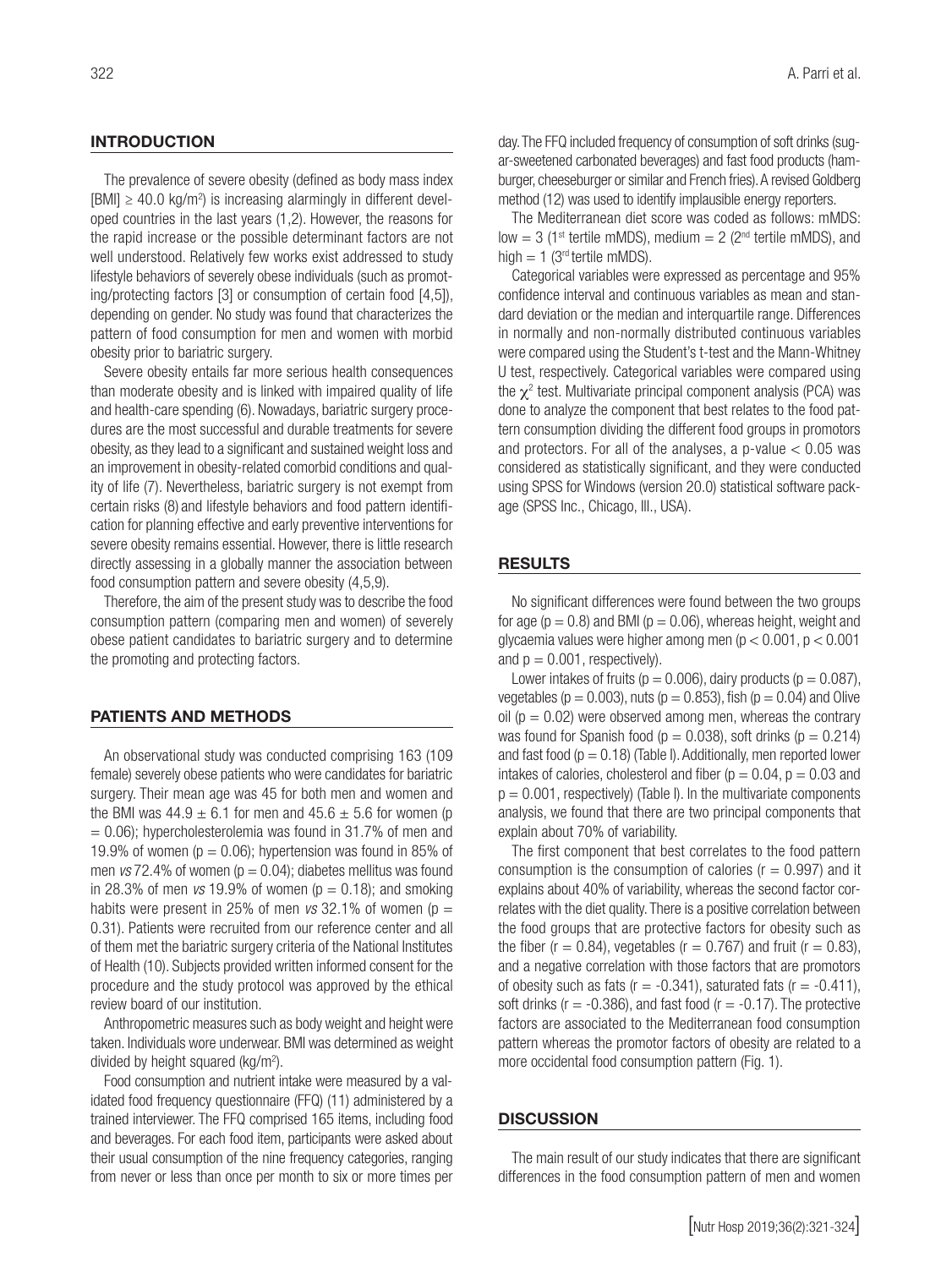|                                      | Men*                        | Women <sup>t</sup>      | p-value |
|--------------------------------------|-----------------------------|-------------------------|---------|
| <b>Food groups</b>                   |                             |                         |         |
| Fruits                               | 101.4 (80.7;122.1)          | 141.5 (121.7;161.2)     | 0.006   |
| Vegetables                           | 134.9 (103.1;166.7)         | 189.6 (170.5;208.7)     | 0.003   |
| Cereal                               | 77.6 (69.3; 85.8)           | 71.5 (66.4; 76.6)       | 0.214   |
| Fish                                 | 26.9 (22.1; 31.9)           | 29.5 (25.7; 33.3)       | 0.424   |
| Meat                                 | 86.6 (77.2; 96.1)           | 90.6 (84.4; 96.8)       | 0.495   |
| Dairy products                       | 130.3 (102.1; 158.6)        | 107.9 (96.2; 119.7)     | 0.087   |
| Olive oil                            | 8.8 (7.1; 10.5)             | 11.2 (9.9; 12.3)        | 0.029   |
| Legumes                              | 14.6 (9.5; 20.8)            | 15.8 (9.5; 24.6)        | 0.222   |
| <b>Nuts</b>                          | 1.7(0; 3.4)                 | 1.8(0; 3.6)             | 0.853   |
| Fruit juices                         | 3.3(0; 15.3)                | 7.1(0; 25.1)            | 0.177   |
| Spanish food <sup>#</sup>            | 18.7 (15.4; 22.1)           | 15.1 (13.3; 16.8)       | 0.038   |
| Fast food                            | 4.1 (2.1; 6.1)              | 2.6(1.7; 3.5)           | 0.187   |
| Carbonated drinks                    | 11.1(0; 88.3)               | 8.7(0; 52.8)            | 0.214   |
|                                      | <b>Energy and nutrients</b> |                         |         |
| Energy, kcal                         | 2604.2 (2370.8; 2837.7)     | 2926.6 (2719.1; 3134.1) | 0.042   |
| Carbohydrates <sup>§</sup> , %       | 38.6 (36.7; 40.4)           | 38.2 (37.1; 39.3)       | 0.748   |
| Protein <sup>§</sup> , %             | 18.6 (17.8; 19.5)           | 19.1 (18.5; 19.8)       | 0.377   |
| Fat <sup>§</sup> , %                 | 42.3 (40.7; 43.8)           | 43.6 (42.5; 44.7)       | 0.190   |
| Saturated fat <sup>§</sup> , %       | 13.2 (12.6; 13.8)           | 13.1 (12.6; 13.4)       | 0.592   |
| Monounsaturated fat <sup>§</sup> , % | 20.1 (19.1; 21.2)           | 21.3 (20.6; 22.1)       | 0.082   |
| Polyunsaturated fat <sup>§</sup> , % | 6.2(5.7; 6.8)               | 6.5(6.2; 6.9)           | 0.400   |
| Cholesterol                          | 433.1 (387.1; 479.2)        | 505.3 (457; 553.6)      | 0.033   |
| Dietary fiber                        | 8.2(7.2; 9.1)               | 10.1 (9.4; 10.9)        | 0.001   |

Table I. Food group and nutrient daily intake in men and women with severe obesity

*\*Data are given either in median and 25th and 75th percentiles or in mean and standard deviation, as appropriate. Units as indicated or in g of nutrient/1,000 kcal. \*Men. † Women. ‡ Including "paella" (traditional rice dish either with meat, fish, or seafood) and "canelones" (traditional dish of pasta stuffed with meat in a bechamel sauce). § % of energy intake.*



#### Figure 1.

Multivariate principal component analysis. Two extracted components. Only female cases were used in the analysis.

with severe obesity addressed for bariatric surgery. In other words, the consumption of the different foods and nutrients show significant differences that should be taken into account when planning nutritional intervention. Moreover, a very interesting finding of our study is the relation of the food pattern and the presence of obesity. This finding is in accordance with other cohort studies indicating a favorable and additive effect of lifestyle variables on disease outcomes (13,14). However, and as far as we are aware, this is the first study that has investigated the food pattern differences between men and women with severe obesity.

Regarding quality diet, it is well established that a low adherence to a Mediterranean diet is a risk factor for high prevalence of obesity (15,16). However, studies addressed specifically to a Mediterranean diet and severe obesity are still lacking. In the current study, both groups (men and women) come from a Mediterranean population, but the food consumption related to the Mediterranean diet differs significantly between them. We found that men showed a lower consumption of fruits, dairy products, vegetables and nuts and a higher consumption of fast food and soft drinks than wom-